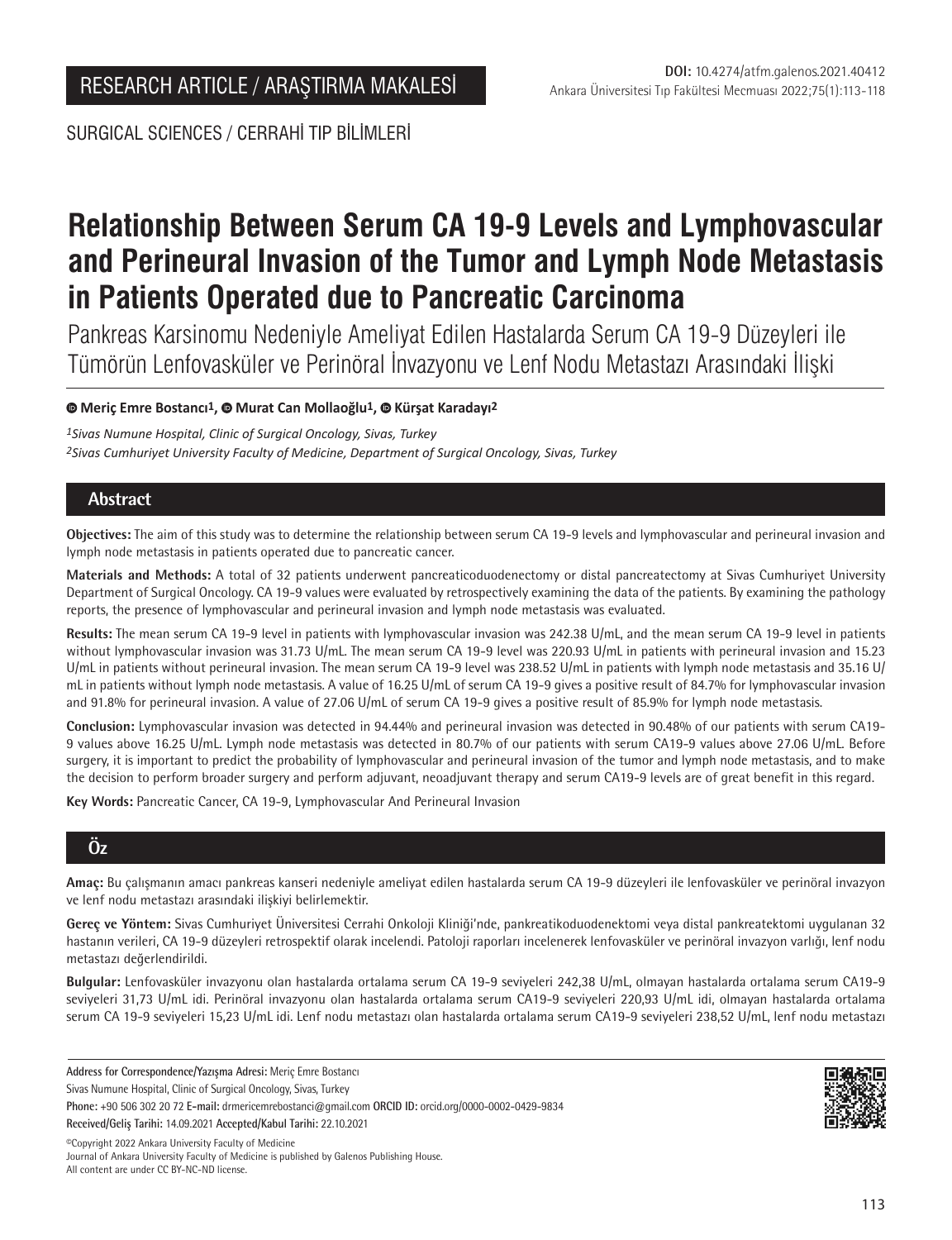olmayan hastalarda ortalama serum CA 19-9 seviyeleri 35,16 U/mL idi. Serum CA19-9 değeri 16,25 U/ml lenfovasküler invazyon için %84,7 ve perinöral invazyon için %91,8 pozitif sonuç verir. Serum CA19-9 değeri, 27,06 U/mL lenf nodu metastazı için %85,9'luk bir pozitif sonuç vermektedir.

**Sonuç:** Serum CA 19-9 değerleri 16,25 U/mL'nin üzerinde olan hastalarımızın %94,44'ünde lenfovasküler invazyon, %90,48'inde perinöral invazyon saptandı. Serum CA 19-9 değerleri 27,06 U/mL'nin üzerinde olan hastalarımızın %80,7'sinde lenf nodu metastazı saptandı. Ameliyattan önce, tümörün lenfovasküler ve perinöral invazyon olasılığını, lenf nodu metastazını tahmin etmek, daha geniş bir ameliyat yapma ve adjuvan, neoadjuvan tedavi yapma kararını vermek önemlidir ve serum CA 19-9 düzeyi bu konuda büyük fayda sağlamaktadır.

**Anahtar Kelimeler:** Pankreas Kanseri, CA 19-9, Endovasküler Ve Perinöral İnvazyon

#### **Introduction**

Pancreatic cancer is shown as the  $4<sup>th</sup>$  deadliest cancer in the world among all cancer types (1). At the time of diagnosis, 52% of the patients have diffuse disease, 26% of them have regional spread, and only 15-20% of the patients have the tumor in the surgical removal stage (2). While the one-year overall survival rate of pancreatic cancer is 26%, the five-year survival rate is 6% (3). The size, location, differentiation level, and lymph node relationship of the tumor have been associated with clinical outcomes. In addition, pancreatic cancer incidence and mortality rate increase with advancing age (4,5).

Cancer antigen (CA) 19-9 is a marker that can be seen at high levels in malignant tumors such as bile duct, colon, stomach, ovarian, hepatocellular, esophagus and pancreatic cancers. It is used for differential diagnosis of conditions that will be confused with pancreatic cancer and again for the evaluation of response to treatment and relapse in pancreatic cancer (6). High levels of CA 19-9 can also occur in benign conditions such as biliary tract obstruction, cholangitis, inflammatory bowel disease, acute or chronic pancreatitis, cirrhosis of the liver, cystic fibrosis, and thyroid diseases (7). Serum CA19-9 value after resection is an independent indicator of recurrence and life expectancy, and CA19-9 level is correlated with tumor spread and metastatic disease (8,9).

Lymphovascular invasion is the invasion of tumor cells into blood vessels or lymphatic vessels. Lymphovascular invasion is significant in affecting local recurrence, lymph node metastasis, distant metastasis, and disease-free life expectancy, so it is considered an important prognostic indicator. Although lymphatic and blood vessel invasion, lymph node metastasis and micrometastases to lymph nodes are prognostic criteria that determine survival and recurrence in ampulla cancer, it is also a determinant of postoperative liver metastasis according to some researchers (10,11). In pancreatic cancer, the rate of lymphovascular invasion in tumors less than 2 cm is 86%; in tumors of 4-6 cm, it is 100%. Lymph vessel invasion rates are high even in patients without lymph node metastasis (12). Lymph node metastasis and total lymph node metastatic lymph node rate in pancreatic cancer are also markers found by researchers to be prognostically significant (13,14).

Perineural invasion is the appearance of cancer cells in the medial part of the perineurium. Perineural invasion is one of the important pathways involved in the spread of pancreatic cancer (15). Plexus invasion is observed more frequently in pancreatic cancer located in the pancreatic head than distal bile duct cancer and vater papilla carcinoma (16). The fact that perineural invasion is in various spreading patterns, does not always follow lymph node metastasis, occurs both before and after lymph node metastasis and peritoneal spread, requiring a closer examination of perineural invasion in order to perform curative treatment and improve prognosis in patients with pancreatic cancer (16).

The aim of this study was to determine the relationship between serum CA 19-9 levels and lymphovascular and perineural invasion and lymph node metastasis in patients operated due to pancreatic cancer. The low number of patients and the single-center of the study were restrictive aspects of this study.

# **Materials and Methods**

#### **Ethics Committee Approval**

Ethics committee approval of the study was obtained from Sivas Cumhuriyet University Clinical Research Ethics Committee with the decision numbered 2020-10/34. The study was also carried out in accordance with the Helsinki Declaration of Principles. We have received verbal consent from patients.

#### **Study Population**

A total of 32 patients with a pre-diagnosis of pancreatic cancer underwent pancreaticoduodenectomy or distal pancreatectomy at Sivas Cumhuriyet University Department of Surgical Oncology, between February 2015 and December 2019. The exclusion criteria of the study; the presence of another malignancy, metastatic disease, bile duct obstruction, cholangitis, inflammatory bowel disease, acute or chronic pancreatitis, liver cirrhosis.

#### **Study Design**

The data of the patients were analyzed retrospectively, and their demographic findings, CA 19-9 values, and stage of the disease were evaluated. The presence of lymphovascular and perineural invasion, lymph node metastasis, and tumor diameter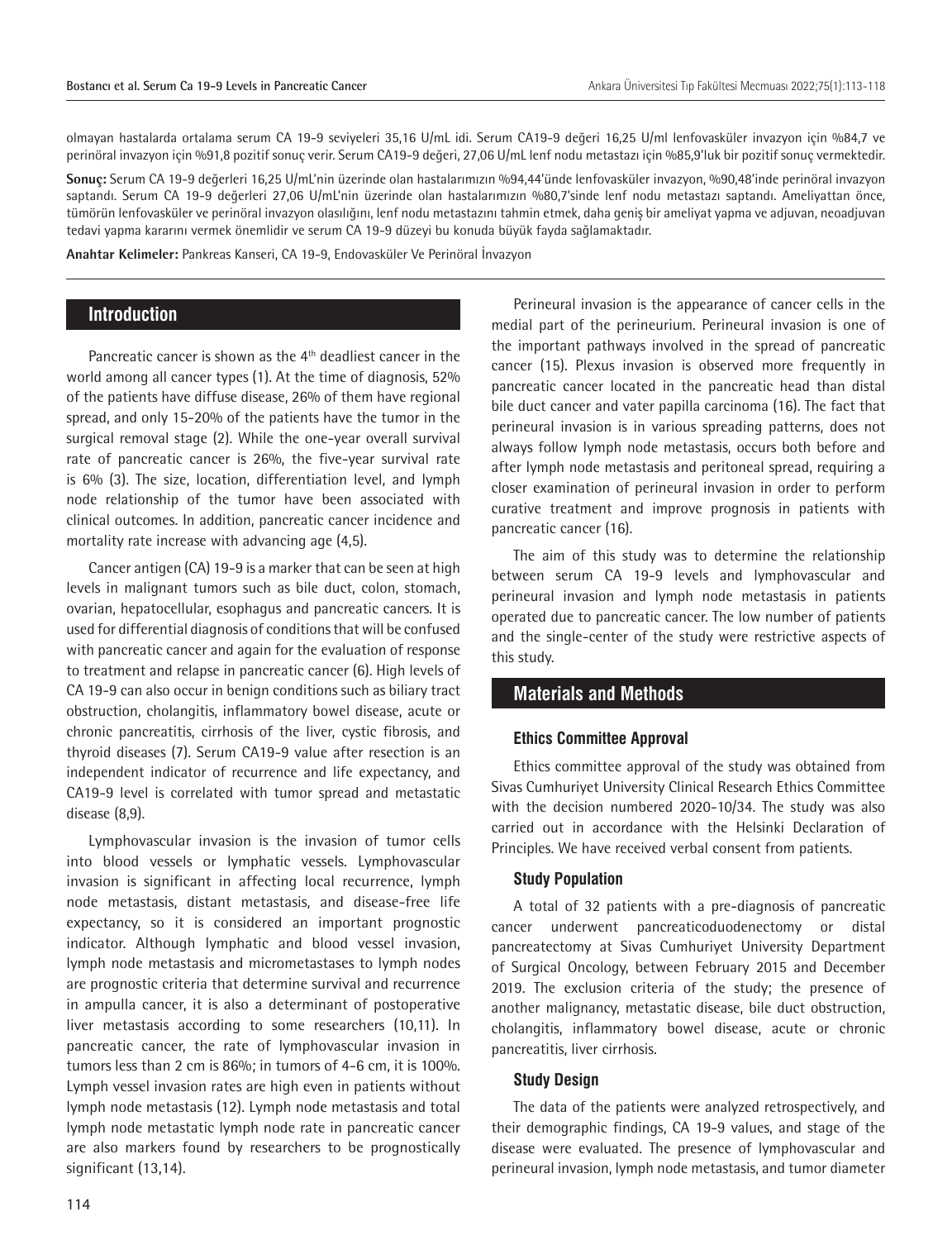were evaluated by examining the pathology reports. Serum CA19-9 reference range is 0-37 U/mL.

#### **Statistical Analysis**

The data was recorded in the SPSS 25.0 software program (IBM Corp, Armonk, NY, USA). ChiSquare and Mann-Whitney U tests were used for statistical evaluation, and cases where the p value was below 0.05 were considered statistically significant. Receiver operator characteristic (ROC) curve analysis was used to determine over which limit CA19-9 was associated with perineural invasion.

#### **Results**

Of the patients, 14 (43.7%) were female and 18 (56.2%) were male. The mean age of the patients was  $62.4 \pm 6.1$  (21-82). Pathology results of patients; there were 26 ductal adenocarcinoma, 4 neuroendocrine tumor, 2 intraductal papillary mucinous neoplasia. Of the patients, 21 (65.6%) had pancreaticoduodenectomy, and 11 (34.3%) had distal pancreatectomy. In 8 cases (25.0%), the tumor was found to be a good degree, in 21 (65.6%) to be a moderate degree, and in 3 (9.3%) to be a bad degree differential. The mean tumor diameter of the patients was  $4.6 \pm 2.1$  cm. Lymphovascular invasion was detected in 18 (56.2%) of patients, perineural invasion in 21 (65.6%), lymph node metastasis in 26 (81.2%), CA 19-9 elevation in 19 (59.3%) (Table 1).

While lymphovascular invasion was detected in 3 (23.0%) of the patients with serum CA19-9 level below 37 U/mL, lymphovascular invasion was not detected in 10 (76.9%) of them. While lymphovascular invasion was detected in 15 (78.9%) of the patients whose CA19-9 level was above 37 U/mL, lymphovascular invasion was not detected in 4 (21.0%) of them. The CA19-9 level given in Table 2 was found to be statistically significant in lymphovascular invasion (p<0.001).

While perineural invasion was detected in 4 (30.7%) of the patients with a CA 19-9 level below 37 U/mL, 9 (69.2%) of them did not have perineural invasion. While perineural invasion was detected in 17 (89.4%) of the patients whose CA19-9 level was above 37 U/mL, perineural invasion was not detected in 2 (10.5%) of them. CA19-9 level was found to be in a statistically significant relationship with perineural invasion (p<0.001) (Table 2).

Lymph node metastasis was detected in 5 (38.4%) of the patients with a CA19-9 level below 37 U/mL, as shown in Table 2, while lymph node metastasis was not detected in 8 (61.5%). Lymph node metastasis was detected in 18 (94.7%) of the patients whose CA19-9 level was above 37 U/mL, while lymph node metastasis was not detected in 1 (5.2%). CA19-9 level was found to be in a statistically significant relationship with lymph node metastasis (p<0.001).

Mean serum CA 19-9 levels in patients with lymphovascular invasion were 242.38 U/mL, and mean serum CA19-9 levels in patients without lymphovascular invasion were 31.73 U/mL. Mean serum CA19-9 levels in patients with perineural invasion were 220.93 U/mL, and mean serum CA 19-9 levels in patients without perineural invasion were 15.23 U/mL. Mean serum CA 19-9 levels in patients with lymph node metastasis were 238.52 U/mL, and mean serum CA19-9 levels in patients without lymph node metastasis were 35.16 U/mL (Table 3).

As a result of the ROC analysis performed to determine above which value the serum CA19-9 level increased the frequency of lymphovascular invasion, it was determined that the lymphovascular invasion rate increased significantly in CA19- 9 values above 16.25 U/mL (Figure 1). A value of 16.25 U/mL of CA19-9 gives a positive result of 84.7% for lymphovascular invasion. As a result of the analysis, the positive predictive value of CA19-9 in predicting lymphovascular invasion is 94.44%. As a result of the ROC analysis, it was determined that the perineural invasion rate increased significantly at the values of CA19-9 above 16.25 U/mL (Figure 2). A value of 16.25 U/mL of CA19-9 gives a 91.8% positive result for perineural invasion. As a result of the analysis, the positive predictive value of CA19-9 in predicting perineural invasion is 90.48%. Similarly, looking at

| Table 1: Demographic and clinicopathological characteristics of<br>cases |                                         |  |  |  |  |
|--------------------------------------------------------------------------|-----------------------------------------|--|--|--|--|
| Cases of pancreatic cancer                                               | Cases                                   |  |  |  |  |
| Age                                                                      | $62.4 + 6.1$                            |  |  |  |  |
| Gender n (%)                                                             |                                         |  |  |  |  |
| Female<br>Male                                                           | 14 (43.7%)<br>18 (56.2%)                |  |  |  |  |
| Performed surgery n (%)                                                  |                                         |  |  |  |  |
| Pancreaticoduodenectomy<br>Distal pancreatectomy                         | $21(65.6\%)$<br>$11(34.3\%)$            |  |  |  |  |
| Tumor grade n (%)                                                        |                                         |  |  |  |  |
| 1<br>$\overline{2}$<br>3                                                 | $8(25.0\%)$<br>21 (65.6%)<br>$3(9.3\%)$ |  |  |  |  |
| Tumor diameter (cm) (mean $\pm$ SD <sup>*</sup> )                        | $4.6 + 2.1$                             |  |  |  |  |
| Lymphovascular invasion $n$ (%)                                          |                                         |  |  |  |  |
| Yes<br>N <sub>0</sub>                                                    | 18 (56.2%)<br>14 (43.7%)                |  |  |  |  |
| Perineural invasion n (%)                                                |                                         |  |  |  |  |
| Yes<br>N <sub>o</sub>                                                    | 21 (65.6%)<br>11 (34.3%)                |  |  |  |  |
| Lymph node metastasis $n$ (%)                                            |                                         |  |  |  |  |
| Yes<br>N <sub>0</sub>                                                    | 26 (81.2%)<br>$6(18.7\%)$               |  |  |  |  |
| High level of CA 19-9 $n$ $(\%)$                                         |                                         |  |  |  |  |
| Yes<br>N <sub>0</sub>                                                    | 19 (59.3%)<br>$13(40.6\%)$              |  |  |  |  |

SD\*: Standard deviation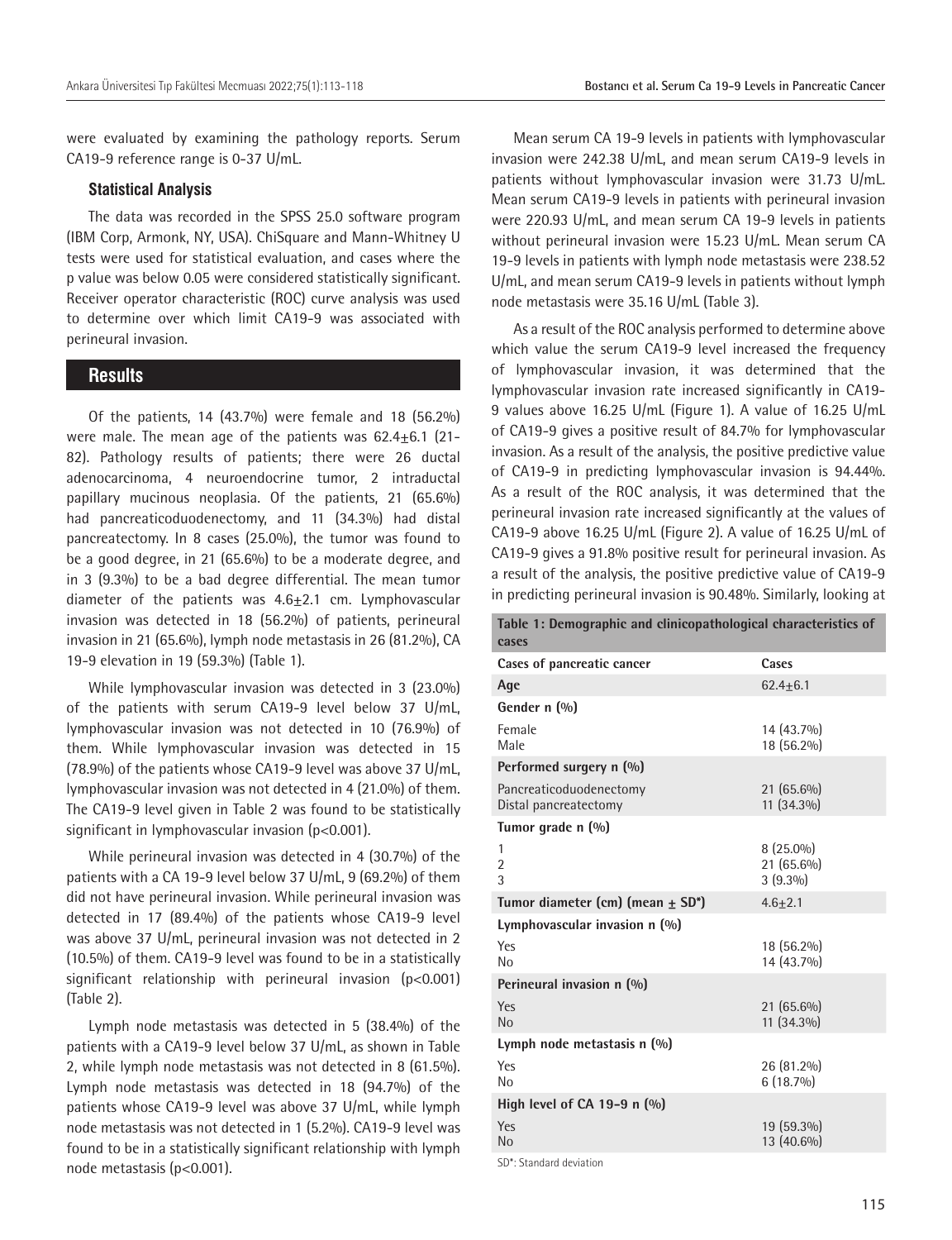the results of ROC analysis to determine which value of CA19-9 level increased the frequency of lymph node metastasis, it was determined that the rate of lymph node metastasis increased significantly at values of CA19-9 above 27.06 U/mL (Figure 3). A value of 27.06 U/mL of CA19-9 gives a positive result of 85.9% for lymph node metastasis. As a result of the analysis, the positive predictive value of CA19-9 in predicting lymph node metastasis is 80.77%.

### **Discussion**

Pancreatic cancer ranks  $13<sup>th</sup>$  among the most common types of cancer in the world (17). Despite standard curative surgery, pancreatic cancer treatment results are still poor. One of the possible reasons for this is local recurrence as a result of perineural and lymphovascular invasion (16). There are many studies investigating a wide range of treatment options such as wider surgeries, neoadjuvant, adjuvant chemoradiotherapy, intraoperative radiation therapy with the aim of reducing or preventing local recurrence in pancreatic cancer (18,19). 80%



**Figure 1:** Lymphovascular invasion ROC analysis ROC: Receiver operator characteristic

of pancreatic cancer cases are between the ages of 60-80, very rare under the age of 40 (20). While pancreatic cancer that occurs at a younger age is 3 times more common in men than in women, the difference between men and women disappears in advanced ages and the incidence is equalized (21). Similarly, 18 of the cases of our study were male patients, and the average age of all the cases taken in the study was  $62.4 \pm 6.1$ .

CA 19-9, an important indicator for pancreatic carcinoma, can be caused by both normal and tumor-containing epithelial cells of the pancreas. It is used for differential diagnosis of diseases that will be confused with pancreatic cancer and again for the evaluation of response to treatment and relapse in pancreatic cancer (22). High CA 19-9 (>1,000 U/mL) levels often indicate an advanced tumor with no chance of resection, even if they are not sufficient to be considered a preoperative inoperability criterion (22). A decrease in the postoperative CA 19-9 level is correlated with good survival. Conversely, postoperative high levels are also correlated with short survival and high recurrence rate (22). In this study, the association between serum CA19-9 and height



**Figure 2:** Perineural invasion ROC analysis ROC: Receiver operator characteristic

**Table 2: Comparison of Serum CA 19-9 levels with lymphovascular invasion, perineural invasion, and lymph node metastasis**

|                            | Normal $\left( <37 \text{ U/mL} \right)$ |             | High $(>37 \text{ U/mL})$ |              | p-value |
|----------------------------|------------------------------------------|-------------|---------------------------|--------------|---------|
|                            | Yes<br>n(9/0)                            | No<br>n(90) | Yes<br>n(90)              | No<br>n(0/0) |         |
| Lymphovascular invasion    | 3(23.0)                                  | 10(76.9)    | 15(78.9)                  | 4(21.0)      | < 0.001 |
| <b>Perineural invasion</b> | 4(30.7)                                  | 9(69.2)     | 17 (89.4)                 | 2(10.5)      | < 0.001 |
| Lymph node metastasis      | 5(38.4)                                  | 8(61.5)     | 18(94.7)                  | 1(5.2)       | < 0.001 |

**CA 19-9**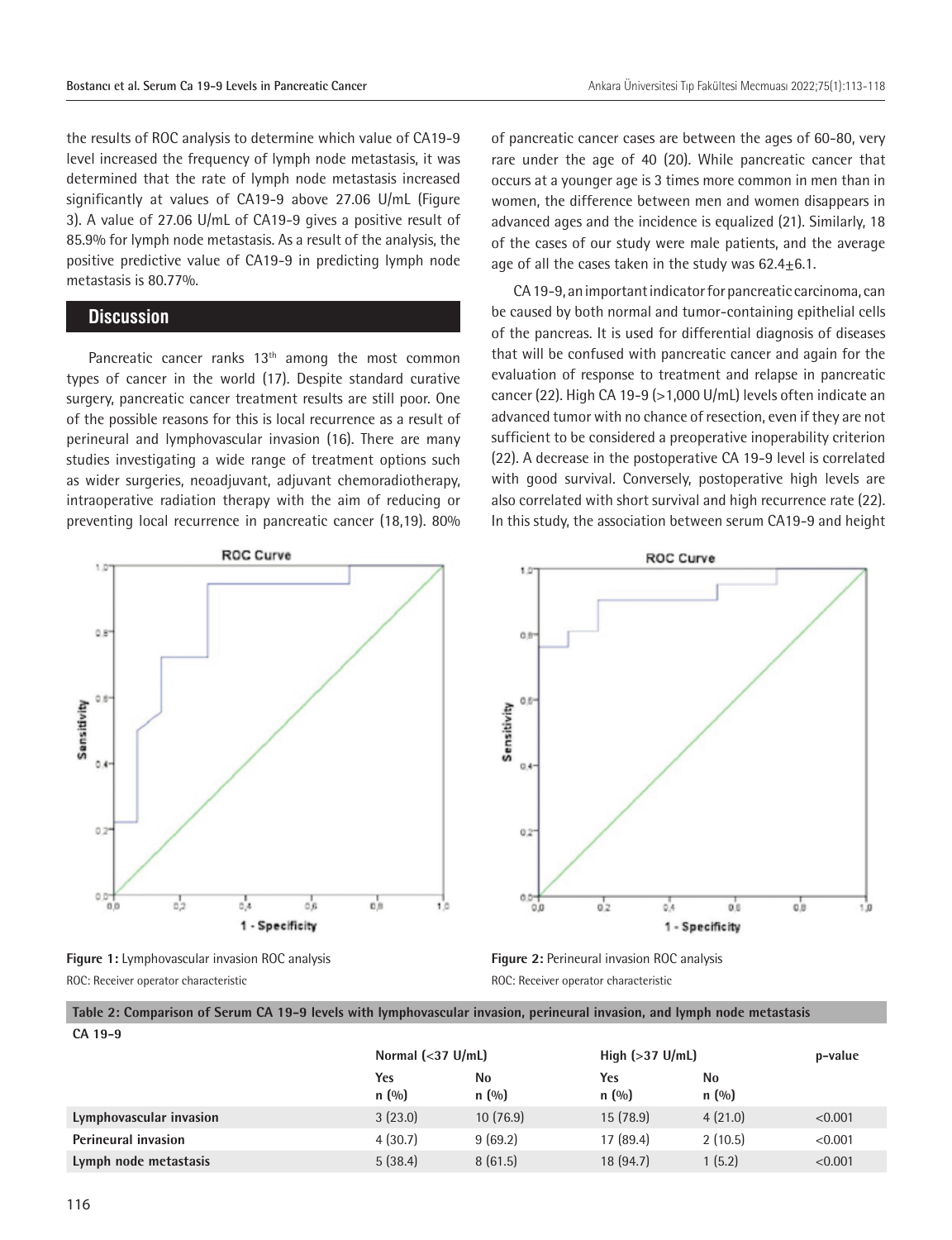and the incidence of lymphovascular and perineural invasion and lymph node metastasis was found to be significant. High levels of lymphovascular, perineural invasion and lymph node metastasis were detected in patients with Serum CA19-9 values above 37 U/mL. As a result of the ROC Curve analysis, serum CA19-9 values above 16.25 U/mL were statistically strongly correlated with lymphovascular and perineural invasion, and values above 27.06 U/mL were statistically strongly correlated with lymph node metastasis.

Lymphovascular and perineural invasion, common in pancreatic cancer, limits curative resection and causes abdominal pain, retropancreatic tumor spread, and poor prognosis (23). Pour et al. (24) in their study, they found that in pancreatic cancer (88%), 89% perineural invasion in intrapancreatic allograft followed by lymphatic invasion (33%) and vascular invasion (2%). In our study, 26 (81.2%) of the 32 patients who underwent pancreatectomy had lymph node metastasis,



**Figure 3:** ROC analysis of lymph node metastasis ROC: Receiver operator characteristic

| Table 3: Comparison of CA 19-9 levels with lymphyascular |  |
|----------------------------------------------------------|--|
| invasion, perineural invasion and lymph node metastasis  |  |

| Min-Max                   |     | Serum CA 19-9 (U/mL)     |                 |         |  |
|---------------------------|-----|--------------------------|-----------------|---------|--|
|                           |     | Mean $+$ SD <sup>*</sup> | p-value         |         |  |
| Lymphvascular<br>invasion | Yes | 6.70-1899.70             | 242.38+453.36   | < 0.001 |  |
|                           | No  | 1.20-171.30              | $31.73 + 47.06$ |         |  |
| Perineural<br>invasion    | Yes | 5.20-1899.70             | 220.93+422.14   |         |  |
|                           | No  | 1.20-54.80               | 15.23+16.88     | < 0.001 |  |
| Lymph node<br>metastasis  | Yes | 5.80-1605.40             | 238.52+435.54   | < 0.001 |  |
|                           | No  | 2.20-162.00              | 35.16+36.01     |         |  |

21 (65.6%) had perineural invasion, and 18 (56.2%) had lymphovascular invasion. Mean tumor size was  $4.1 \pm 2.2$  cm. In our study, no significant association was found between tumor size and lymphovascular and perineural invasion (p>0.05).

Perineural invasion can also be monitored without lymphatic or vascular invasion and is the only way of metastatic spread in some tumors (25). It is important to know in advance what conditions pancreatic tumors perform perineural and lymphovascular invasion and therefore require extended dissection, and to make the surgical plan according to this information in terms of determining the width of the surgery. Numerous studies are available with the use of tumor markers, especially CA19-9, along with radiological and endoscopic examinations from existing diagnostic methods to predict TNM staging of pancreatic carcinoma (26,27). Studies investigating the relationship between serum CA19-9 levels in patients with pancreatic carcinoma and lymphovascular invasion and perineural invasion of the tumor are very limited.

Early tumor invasion in pancreatic cancer is generally associated with agressive spread, advanced vascularization and innervation, retroperitoneal settlement, and multifaceted lymphatic drainage. Lymph node status is generally accepted, prognosis is the determining factor. In studies, it was reported that 50-80% of patients had lymph node metastasis during surgery (28,29). For our study, this rate is 81.2%.

Lymphovascular and perineural invasion are not yet proven independent prognostic factors. As a result, lymphovascular invasion is observed in 70-80% of all R0 specialties, and perineural invasion in 50-100%, regardless of tumor size and lymph node status.

Wider, comparative studies are needed to tell whether the 16.25 U/mL limit value of serum CA19-9 found in our study can be used to make decisions such as making a broader dissection plan before surgery, applying adjuvant chemoradiotherapy to the patient in the case of curative resection, or applying neoadjuvant therapy.

#### **Conclusion**

It is known that the only curative treatment for pancreatic cancer is surgery. Despite standard curative surgery, it has been proven by studies that recurrence rates are high and that the causes of recurrence are lymphovascular and perineural invasion. Lymphovascular invasion was detected in 94.44% and perineural invasion was detected in 90.48% of our patients with Serum CA19-9 values above 16.25 U/mL. Predicting the likelihood of lymphovascular and perineural invasion of the tumor before surgery is important to decide whether to perform a larger surgery and to apply adjuvant and neoadjuvant therapy.